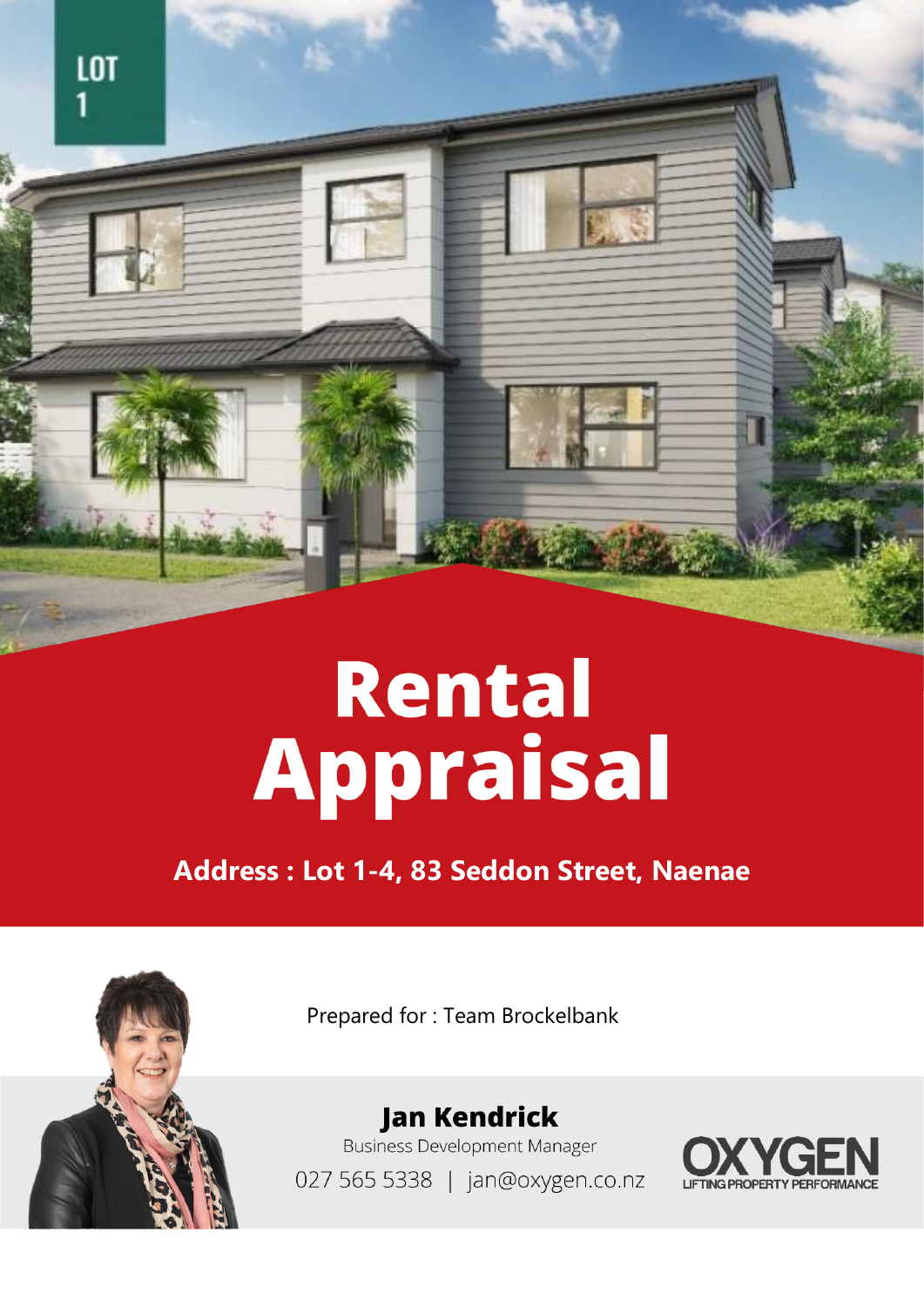

26 August 2020

Team Brockelbank Redcoats Limted Cornwall Street **Lower Hutt**

# **Dear Team**

Thank you for providing us with this opportunity. We are pleased to present our rental appraisal for your proposed new build located at **Lot 1-4, 83 Seddon Street, Naenae.**

We have taken the following factors into consideration when appraising your property:

- Features that the property has to offer
- Internal and government data
- Comparable properties within the area
- **Property Features**

Your property has some great features we know tenants will find appealing which include:

- Two storey, three bedroom townhouses
- Well –appointed interior
- Quality fixture and fittings
- Open plan living
- Private courtyard
- Single car garaging
- Close to parks, public transport

### **Rental Appraisal Price**

It is always our goal to achieve the best possible rental return and to secure the highest calibre of tenants. Taking into consideration the current rental market conditions and government data, we can advise that the proposed new build, sight unseen, would rent for:

• Current condition of the rental market (i.e. vacancy rates, supply and demand)